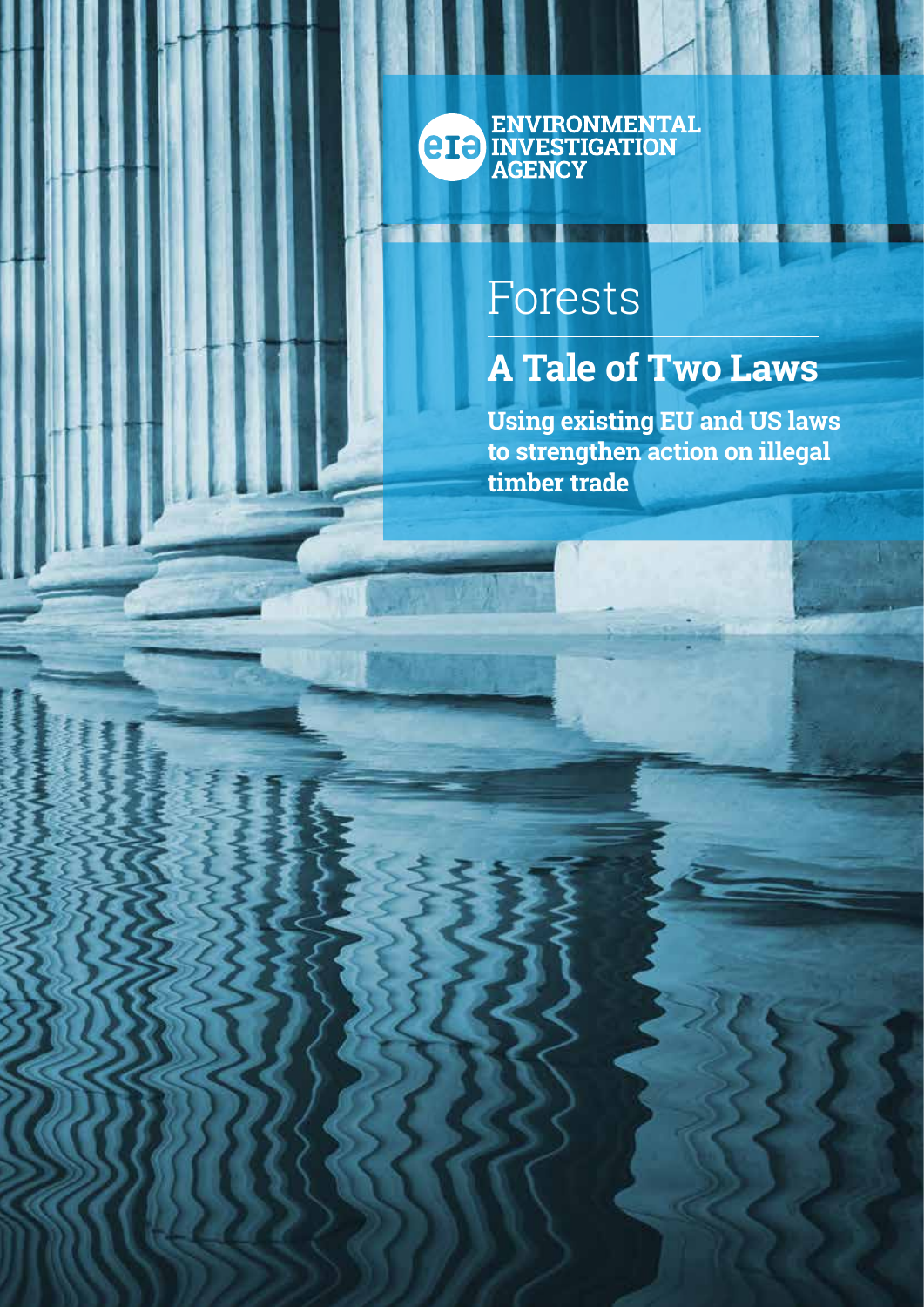

#### **ABOUT US**

We investigate and campaign against environmental crime and abuse.

Our undercover investigations expose transnational wildlife crime, with a focus on elephants and tigers, and forest crimes such as illegal logging and deforestation for cash crops like palm oil. We work to safeguard global marine ecosystems by addressing the threats posed by plastic pollution, bycatch and commercial exploitation of whales, dolphins and porpoises.

Finally, we reduce the impact of climate change by campaigning to eliminate powerful refrigerant greenhouse gases, exposing related illicit trade and improving energy efficiency in the cooling sector.

#### **We would like to thank**

This report was written by the Environmental Investigation Agency UK Ltd and has been produced with the financial assistance of UKaid and the Norwegian Agency for Development Cooperation (NORAD). The contents of this publication are the sole responsibility of EIA.

| Introduction                          |     |
|---------------------------------------|-----|
| EUTR violations and the Lacey Act     |     |
| The EUTR's need for Lacey Reciprocity |     |
| Case study: The superyacht Sector     | 12. |
| Seizing the opportunity               | 16  |
| Conclusions                           | 17  |
| Recommendations                       |     |

| 4  |
|----|
| 5  |
| 10 |
| 12 |
| 16 |
| 17 |
| 18 |

#### February 2018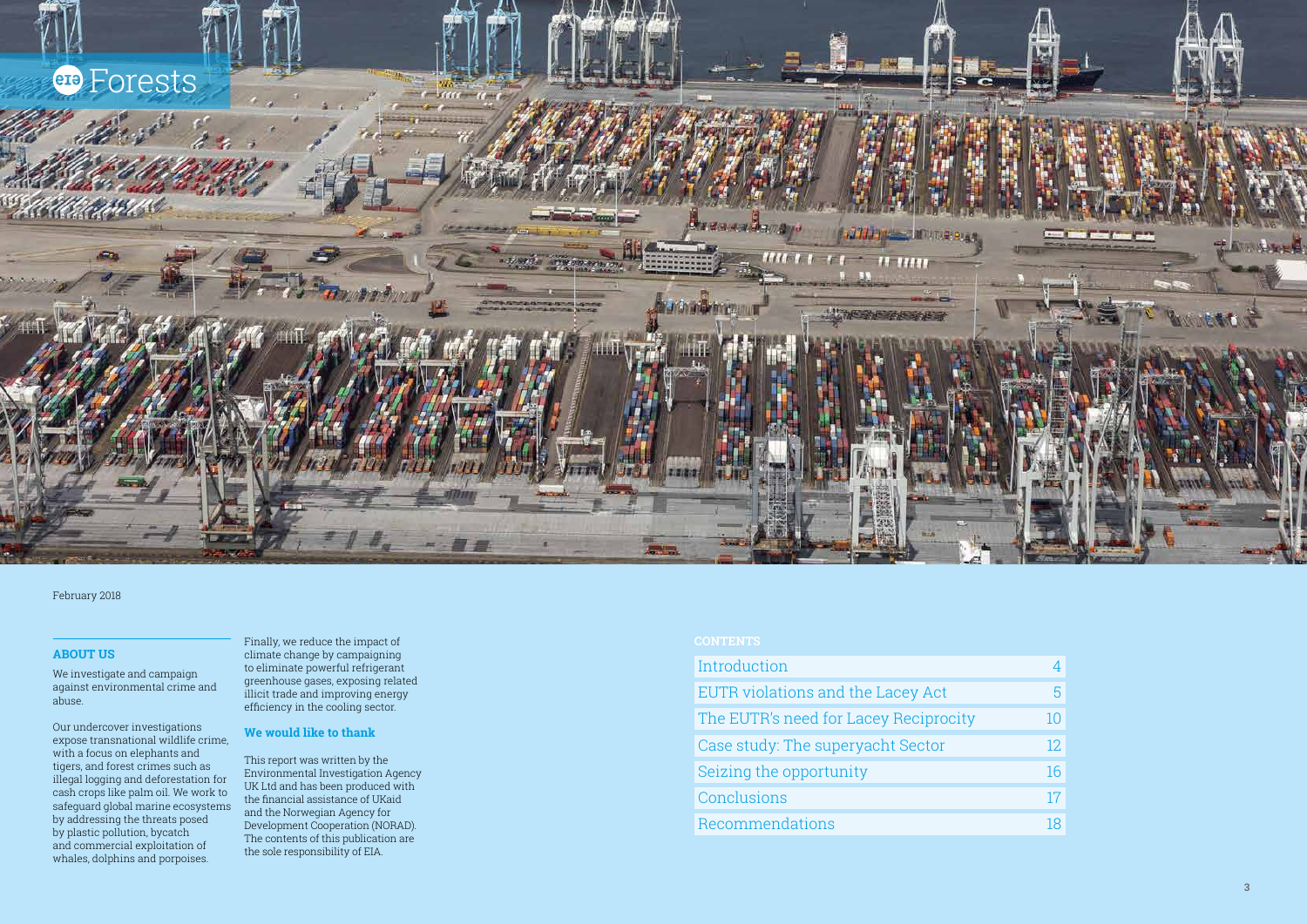### **EUTR Violations and the Lacey Act**

It is EIA's legal analysis that the act of placing timber on the EU market in violation of either the Prohibition or Due Diligence provisions of the EUTR is a predicate offence under the US Lacey Act.

In turn, products containing such EUTR non-compliant timber that are imported into the US from Europe are contraband and subject to seizure under the Lacey Act, with importers and distributors exposed to significant fines and prison sentences.

While this may appear obvious, EIA understands that regulators, enforcement agencies and industry actors in both Europe and the US, including some consumers, do not currently perceive or understand that EUTR non-compliant timber found in violation of EUTR Due Diligence provisions is contraband under the Lacey act.

This has potentially huge impacts for significant sections of EU-US products trade.

The ramifications fundamentally change the legal and/or commercial obligations for virtually all actors in the entire supply chain of any type of product that contains wood traded from the EU to the US and, in turn, for the entire global supply chain upstream of the EU.

EIA believes that the reciprocity of EUTR non-compliance implicitly built into the Lacey Act functions to significantly expand the scope and reach of both the EUTR and the Lacey Act – without any legal change having occurred. This constitutes an historic opportunity to optimise efforts and means to eliminate illegal timber from major markets, and the illegal logging and deforestation that its traffic generates worldwide.

EIA believes the newly identified liabilities hold significant potential for engendering

enhanced enforcement action against high-risk and illegal timber in both the US and EU, and correspondingly stronger and more meaningful implementation of Due Diligence and Due Care in trade in both markets

Legal reciprocity between the EUTR and the Lacey Act will act to patch limitations and weaknesses in both laws in remarkably innovative ways.

Where enforcement has been found to have failed in Europe, it is possible to apply enforcement against EUTR noncompliant timber at any point in the supply or value chain in the US, providing significant opportunity to close down weak links in Europe's enforcement of a law that only regulates the act of first placement. This opens a series of new opportunities to hold to account Operators in both jurisdictions which are violating timber legality laws and has the potential to become a significant tool in the global fight against illegal logging.

The insight has significant implications. extending legal and/or commercial risks and liabilities to virtually all actors in the entire supply chain of any type of product incorporating timber traded from the EU to the US. As this briefing describes, these liabilities now extend to companies not even regulated by either the EUTR or Lacey, resulting in the intent of these laws – embedding Due Diligence and Due Care into company procurement decisions – being more likely to be applied by a far larger source of timber demand in both markets.

Competent Authorities in Europe will find they have a new and urgent need for transparency in their enforcement, with a potential need for legislative change in some member states, in order to protect European industry's market share in the US. Opacity in enforcement has left unregulated actors in supply chains unable to identify and avoid illegitimately traded timber while remaining exposed to significant commercial and legal risks.

Lacey Act liabilities related to EUTR offences also shift the demand for EUTR compliance to parties not regulated by the EUTR and which, in some cases, are currently making use of timber traded in breach of the legislation. This harmonisation and reciprocity between the two pieces of legislation greatly expands the capacity of each to achieve the goals of changing both Operator and Producer behaviours through reduced demand for illegally harvested and traded timber.

#### **Introduction**

It is rare that two pieces of landmark environmental legislation on two continents are simultaneously strengthened, broadened in scope and significantly harmonised without any changes to the underlying legal texts.

This report explores new legal analysis by the Environmental Investigation Agency (EIA) that outlines existing but previously unrecognised risks and liabilities under the USA's Lacey Act in relation to the EU Timber Regulation (EUTR).

Over the past year, EIA has both identified and explored the previously unrealised fact that **the US Lacey Act prohibits timber which has been sold in violation of any foreign law protecting plants and that the EUTR is such a 'foreign law'.** 

In turn, EIA analysis concludes that **placing wood on the EU market in violation of the EUTR is a predicate offense under Lacey** and that **wood sold in violation of the EUTR is, by definition, contraband under US law.** 

Further, because the Lacey Act regulates all products containing wood, **any product containing wood that was placed on the EU market in violation of the EUTR is contraband under Lacey.** 

The newly recognised reciprocity between Lacey and EUTR presents historic

opportunities and incentives to remove or reduce the impact of weaknesses in both, making them more powerful incentives for timber traders and manufacturers using wood to screen out high-risk and illegal timber.

The need to reinforce the EUTR certainly exists. In 2016, EIA exposed widespread violations of the EUTR by companies supplying high-grade teak to Europe's superyacht and megayacht industries**<sup>1</sup>** . While this promoted widespread albeit belated enforcement, the process also revealed persistent failures to implement the law in key member states, weaknesses in the law itself and the limited will or ability of the private sector in the EU to avoid wood placed in violation of EUTR.

These failings in turn resulted in considerable volumes of wood recognised to have been placed in violation of the EUTR not being prevented from entering into and passing through the EU supply chain unhindered. As a result, in 2017 EIA submitted detailed information to US Lacey Act enforcement officials regarding superyachts imported into the US from two UK companies.

While presenting opportunities for enhanced enforcement and the maintenance of the rule of law, the legitimate interests of EU and US companies that use wood but are not regulated by the EUTR need to be suitably protected through the provision of timely information on EUTR enforcement. This briefing makes recommendations regarding how to do this without undermining the legal opportunities this new interpretation of existing laws creates.

EIA is hopeful that, through this briefing, civil society organisations, businesses and governments alike can bring dramatically increased accountability to illegal and high risk timber supply chains in the EU and US in powerful and innovative ways – all without changing a single word of the law.

"any product containing wood that was placed on the EU market in violation of the EUTR is contraband under

Lacey"

"Legal reciprocity between the EUTR and the Lacey Act will act to patch limitations and weaknesses in both laws"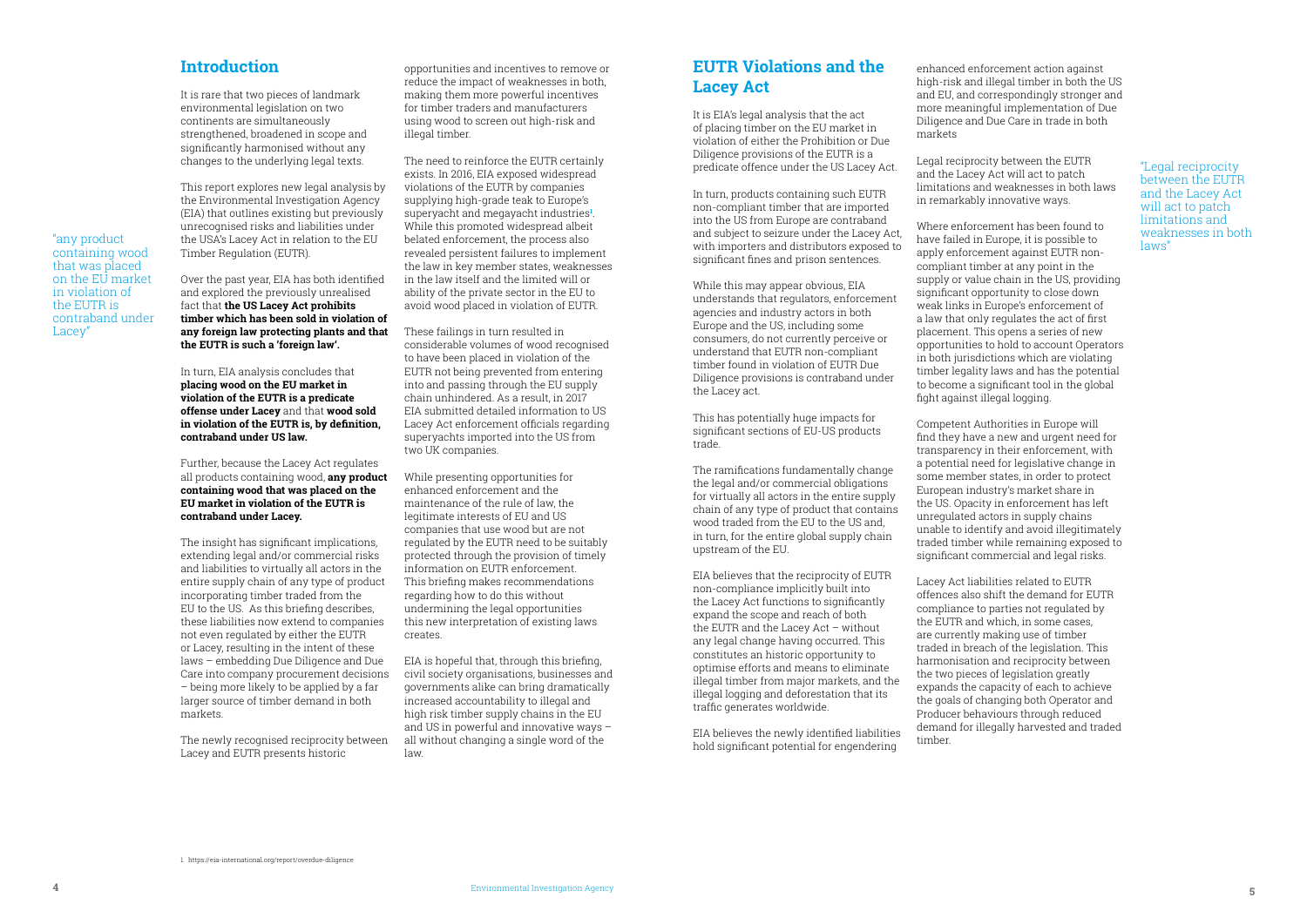



#### **The Lacey Act**

Under the 2008 amendments to the US Lacey Act, it is an offence to import, export, transport, sell, receive, acquire or purchase in interstate or foreign commerce any plant taken, possessed, transported or sold in violation of any foreign law that protects plants**<sup>2</sup>** .

The US Lacey Act's definition of "plants"**<sup>3</sup>** is specifically designed to regulate timber and wood products, and the 2008 amendment's inclusion of them was an intentional act to prohibit trade within the US of timber and wood products taken, possessed, transported or sold in violation of any US State or foreign law designed to protect plants that produce timber. The Lacey Act is therefore the US Government's landmark policy to counter the scourge of illegal logging, timber smuggling and laundering, as well as the US's role in driving demand for illegal timber.

#### **Lacey's Strengths**

The Lacey Act applies to any "person"**<sup>4</sup>** subject to the jurisdiction of the US, commercial or otherwise, who commits any regulated act ("importing, exporting, transporting selling, receiving, acquiring or purchasing, in interstate or foreign commerce") where foreign laws designed to protect plants or the timber produced from them have been violated. The Act applies to anyone in the value chain who commits those actions and is not limited to the principle importer of offending wood.

The Lacey Act also applies to all wood and wood products, regardless of the physical form they take and regardless of any change in product type since predicate violations of relevant foreign laws occurred.

In addition to the overarching prohibition on trade in illegally sourced or traded plants and plant products, the Lacey Act also has a declaration obligation, which is being phased in over time by product (HS) code. The

US government publishes updated lists of the products requiring a declaration prior to import (as it is phased in), but the core provisions of the Act are not limited to these products.

Combined, these strengths mean that all wood products (with an extremely limited group of exclusions) and all involved in the trade are covered by the Lacey Act.

#### **Lacey's Weaknesses**

While the Lacey Act, like any US law, provides the opportunity for regulated actors to show how their conduct of "Due Care" reduces their liability for proven violations of the law itself, US provisions on Due Care as a legal principle are not perhaps sufficiently proscriptive of what this should constitute in practise; a failure to conduct Due Care or in the manner it is carried out are not stand-alone offences in themselves. Instead, a lack of Due Care is taken into account only when allocating penalties and corrective measures for proven core Lacey Act violations (e.g. trade in contraband timber, mislabelling, mis-declaration/ violation of the declaration requirement, etc.).

While high-profile cases in recent years have resulted in the development and imposition of Lacey Compliance Plans on convicted offenders**<sup>5</sup>** and while these are highly proscriptive and act to solidify legal conceptions of expected "Due Care and Due Diligence" measures under the Lacey Act, it is generally considered that US Due Care provisions, as interpreted in relation to the Lacey Act itself, are significantly less specific than the equivalent and explicit provision under the EUTR's "Due Diligence".

These limits to Due Care liabilities have resulted in the burden of proof for Lacey Act prosecutions being relatively high and, in instances of this burden not being met, high-risk timber entering the US market unhindered.

#### **The European Timber Regulation (EUTR)**

Similar to the US Lacey Act, the 2010 EUTR, which came into force in March 2013, is intended to eliminate illegal timber from the EU market in ways that define illegality in relation to producer country laws**<sup>6</sup>** . It is, however, considerably different to the US Lacey Act.

The EUTR prohibits the placing on the EU market, for the first time, of illegally harvested timber and products derived from such timber, creating a Prohibition offence. It requires EU traders who place timber products on the EU market for the first time to conduct Due Diligence on their supply chain to identify and mitigate any risks of illegality. Where risks cannot be mitigated to a negligible level, the timber cannot legally be placed on the market and, where it is placed, a Due Diligence violation occurs.**<sup>7</sup>**

#### **EUTR strengths**

The EUTR's Due Diligence provisions are, to the extent possible, relatively proscriptive, including specific obligations of "Operators" (actors who place the timber on the EU market or the first time). Additionally, and contrary to the US Lacey Act Due Care provisions, failure to conduct EUTR Due Diligence is an offence in its own right, irrespective of whether the wood placed can be proven to have been illegally logged or traded in the producer country or trade countries it may have passed through.

This makes it easier for the EUTR to extend its legal reach to timber regarded as "high risk" but for which the burden of proof of illegality has not or cannot be met.

#### **EUTR weaknesses**

The core provisions of the EUTR apply only to "Operators" – companies that place the wood concerned

"for the first time on the EU market". The only legal obligations EUTR imposes on actors downstream of the Operator (known as "Traders" in EUTR parlance) is for them to maintain records of purchases and sales for a five-year period**<sup>8</sup>** and make these available to enforcement officials on request.

This limitation means that timber placed in violation of EUTR by a regulated Operator cannot be taken off the market once in the hands of unregulated Traders and inherently limits the intensity of demand for Due Diligence by most of the timber industry in Europe.

The EUTR also applies to only a select range of timber and timber products listed under a range of HS codes in an Annex**<sup>9</sup>** affixed to the Regulation. Many products containing significant volumes of wood and wood material are not included, resulting in EUTR's product scope being far smaller than that of the Lacey Act.

A final key weakness of the EUTR is that – while its Due Diligence provisions are strong and proscriptive, and legal requirements in their own right – EU Member State implementing regulations that transpose the EUTR into domestic law do not generally provide a mandate for seizure of goods where Due Diligence violations have been proven, but in the absence of a Prohibition conviction.

EU authorities' lack of seizure powers when detecting timber products in Europe that do not comply with the Due Diligence requirements of the EUTR allows offending companies to leave significant volumes of non-compliant high-risk timber on the market unhindered.

Combined with the fact Traders are not regulated, this weakness prevents removal of non-compliant timber at any stage of the EU value chain.

2 https://www.law.cornell.edu/uscode/text/16/3372

3 https://www.aphis.usda.gov/plant\_health/lacey\_act/downloads/lacey-act-glossary.pdf

<sup>7</sup> http://ec.europa.eu/environment/forests/timber\_regulation.htm 8 http://eur-lex.europa.eu/legal-content/EN/TXT/?uri=celex%3A32010R0995

<sup>5</sup> As in the case of Lumber Liquidators – See: http://c.ymcdn.com/sites/www.iwpawood.org/resource/resmgr/Files/LL\_Inc\_ECP\_9\_25\_2015.pdf

<sup>6</sup> http://eur-lex.europa.eu/legal-content/EN/TXT/?uri=CELEX%3A32010R0995

<sup>9</sup> http://eur-lex.europa.eu/legal-content/EN/TXT/?uri=celex%3A32010R0995

<sup>4 &</sup>quot;The term "person" includes any individual, partnership, association, corporation, trust, or any officer, employee, agent, department, or instrumentality of the Federal Government or<br>of any State or political subdivisio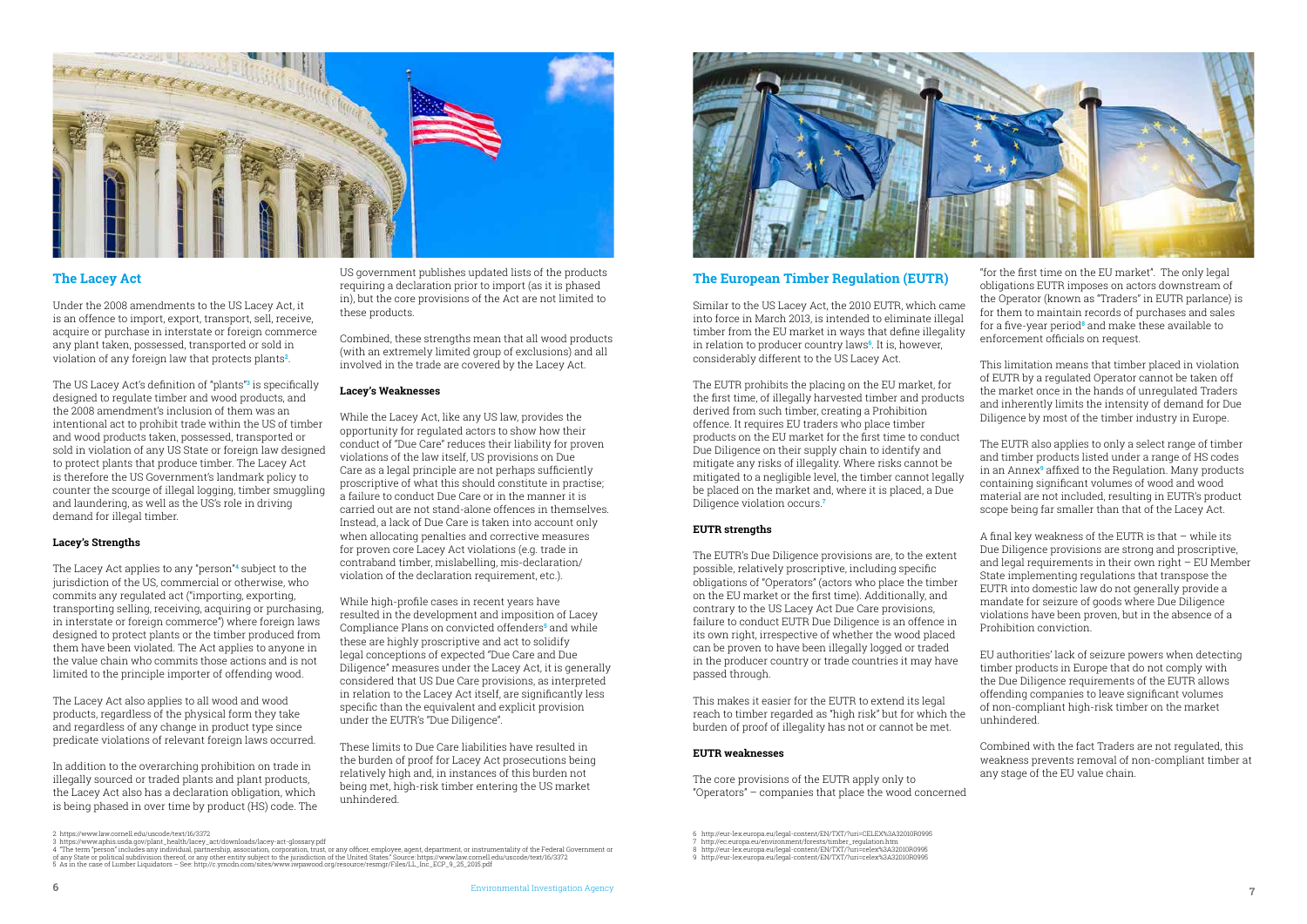#### **Expanded Liabilities**

The revelation that EUTR Due Diligence violations are predicate offences under the Lacey Act presents new and powerful liabilities for most actors in the supply and distribution of wood and wood products (and products incorporating them) shipped from the EU to the US.

While not considered to be exhaustive, the table below seeks to summarise the likely new liabilities faced by different actors in relation to their role in trade and the jurisdictional regulations under which they must govern themselves.

It is an offence under the Lacey Act to import, export, transport, sell, receive, acquire or purchase in interstate or foreign commerce any product containing wood that has been placed on the EU market in violation of the Due Diligence requirements of the EUTR.

It is US "persons", including US importers, distributors, business partners and consumers of EU exported goods containing EUTR non-compliant wood, that are liable under the Lacey Act. Any US "person" taking possession of such products faces the very real risk that the products can be seized and forfeited while they become liable to significant fines and prison sentences.

> An assessment of the Due Diligence Systems each has in place (and how this was applied to specific shipments) to ensure that all risks of illegality have been successfully identified and mitigated to a negligible level is then required. EIA suggests the European Commission's Guidance Document for the EUTR is a good starting point for anyone conducting an assessment of the Due Diligence Systems used in their supply chains.<sup>11</sup>

Further where US "persons" wilfully take custody of such products in the knowledge that Due Diligence practices in Europe were not compliant with EUTR, the Lacey Act upgrades the violation from a misdemeanour to a felony offence, substantially increasing penalties for Lacey Act violations.**<sup>10</sup>**

While any US company importing affected products also runs the very real risk of losing customers, commercial risks are perhaps more apparent to EU exporters and manufacturers. EU Traders, as defined by the EUTR, will continue to have no legal obligation to avoid EUTR non-compliant timber; however, if they are unable to demonstrate that the timber they are using has complied with the EUTR, they can expect to rapidly lose the confidence of US customers and business partners



who are liable under the Lacey Act.

To mitigate both the legal and commercial risks associated with a lack of EUTR Due Diligence in their supply chain, US actors and EU Traders need to conduct their own Due Diligence, to ensure no risks of illegality exist within their supply chains. This need not be an arduous process since the EUTR already requires traders to keep detailed records of sellers of timber and timber products, forming a readily accessible paper trail back to the Operator placing the timber.

| Navigating New Liabilities: How Lacey's Reciprocity for EUTR Affects Different Actors                                                                                                                |                                                                                                                              |                                                                                                                                                                                                                                                                                                                                                                                                          |                                                                                                                                                                                                                                           |                                                                                                                                                                                                                                                                                                                                              |  |
|------------------------------------------------------------------------------------------------------------------------------------------------------------------------------------------------------|------------------------------------------------------------------------------------------------------------------------------|----------------------------------------------------------------------------------------------------------------------------------------------------------------------------------------------------------------------------------------------------------------------------------------------------------------------------------------------------------------------------------------------------------|-------------------------------------------------------------------------------------------------------------------------------------------------------------------------------------------------------------------------------------------|----------------------------------------------------------------------------------------------------------------------------------------------------------------------------------------------------------------------------------------------------------------------------------------------------------------------------------------------|--|
| <b>Timber Product</b><br>Actor / Legal<br><b>Person Type</b>                                                                                                                                         | <b>EUTR / Lacey</b><br><b>Status</b>                                                                                         | <b>Traditional EUTR / Lacey</b><br><b>Status &amp; Obligations</b>                                                                                                                                                                                                                                                                                                                                       | <b>Newly Identified</b><br>Legal and/or<br><b>Commercial Risks</b>                                                                                                                                                                        | <b>Required and</b><br>recommended<br>actions                                                                                                                                                                                                                                                                                                |  |
| <b>EU Operators</b><br>(first to place<br>timber on EU<br>market.<br>whether EU<br>foresters<br>(domestic EU<br>timber) or<br>importers (non-<br>EU timber))                                         | Regulated<br>under EUTR<br>Not Regulated<br>under Lacey<br>(unless through)<br>international<br>corporate struc-<br>tures)   | Prohibited from placing<br>illegally harvested timber<br>on the market<br>Required to conduct Due<br>Diligence to remove any<br>risks of illegality within<br>their supply chains                                                                                                                                                                                                                        | Commercial Risk:<br>Loss of market<br>share if trading<br><b>EUTR</b><br>non-compliant<br>timber<br>Legal risk:<br>Operators with<br>US operations<br>may be liable<br>under Lacey<br>where wood<br>placed by them is<br>imported into US | Required: Ensure EUTR<br>compliance<br>Recommended: Provide<br>details of EUTR<br>compliance, including<br>access to Due Diligence<br>Systems, to customers                                                                                                                                                                                  |  |
| <b>EU Traders</b><br>(anyone else<br>trading products<br>containing EUTR<br>requlated wood)<br>exporting to the<br>US/supplying to<br>supply chains for<br>products<br>destined for the<br><b>US</b> | Not regulated<br>under EUTR<br>Not Regulated<br>under Lacey<br>(unless through)<br>international<br>corporate<br>structures) | No obligation to avoid<br>EUTR non-compliant<br>timber<br>Obliged to keep records<br>of sales & purchases for<br>5 years and share with<br>enforcement officials on<br>request                                                                                                                                                                                                                           | Commercial Risk:<br>Loss of market<br>share if trading<br>EUTR non-com-<br>pliant timber<br>Legal risk: to EU<br>subsidiaries, af-<br>filiates, business<br>partners, and<br>even end users in<br>the US                                  | Recommended: Identify all<br><b>EUTR</b> regulated Operators<br>within supply chain<br>Recommended: Conduct<br>Due Diligence to ensure no<br>EUTR non-compliant<br>timber present in supply<br>chain<br>Recommended: Only make<br>use of legally traded timber<br>Recommended: Provide<br>access to proof of EUTR<br>compliance to customers |  |
| <b>US Importers,</b><br>distributors,<br>traders, end<br>users, etc                                                                                                                                  | Regulated by<br>the Lacey Act<br>Not Regulated<br>by EUTR                                                                    | Prohibited from importing,<br>selling, and possessing<br>timber harvested or traded<br>in violation of US State or<br>foreign laws designed to<br>protect plants<br>Required to show Due Care<br>considerations where a<br>violation of US or foreign<br>law is evidenced<br>Importers required to<br>declare the country of<br>harvest and species name<br>of all plants contained in<br>their products | Legal risk:<br>Product seizure<br>and forfeiture on<br>EUTR non-com-<br>pliant products<br>under the Lacey<br>Act, significant<br>fines and prison<br>sentences                                                                           | Recommended: Conduct<br>Due Care on EUTR Due<br>Diligence on EU supplies, to<br>ensure no EUTR<br>non-compliant timber<br>present in supply chain<br>Required: Only take<br>custody of legally traded<br>timber<br>Recommended: Provide<br>access to proof of EUTR<br>compliance to customers                                                |  |

US importers and distributors face the very real risk that the products can be seized and forfeited while they become liable to significant fines and prison sentences.



<sup>10</sup> https://www.aphis.usda.gov/plant\_health/lacey\_act/downloads/LaceyActPrimer.pdf 11 The European Commission's Guidance Document for the EUTR is available from http://ec.europa.eu/environment/forests/timber\_regulation.htm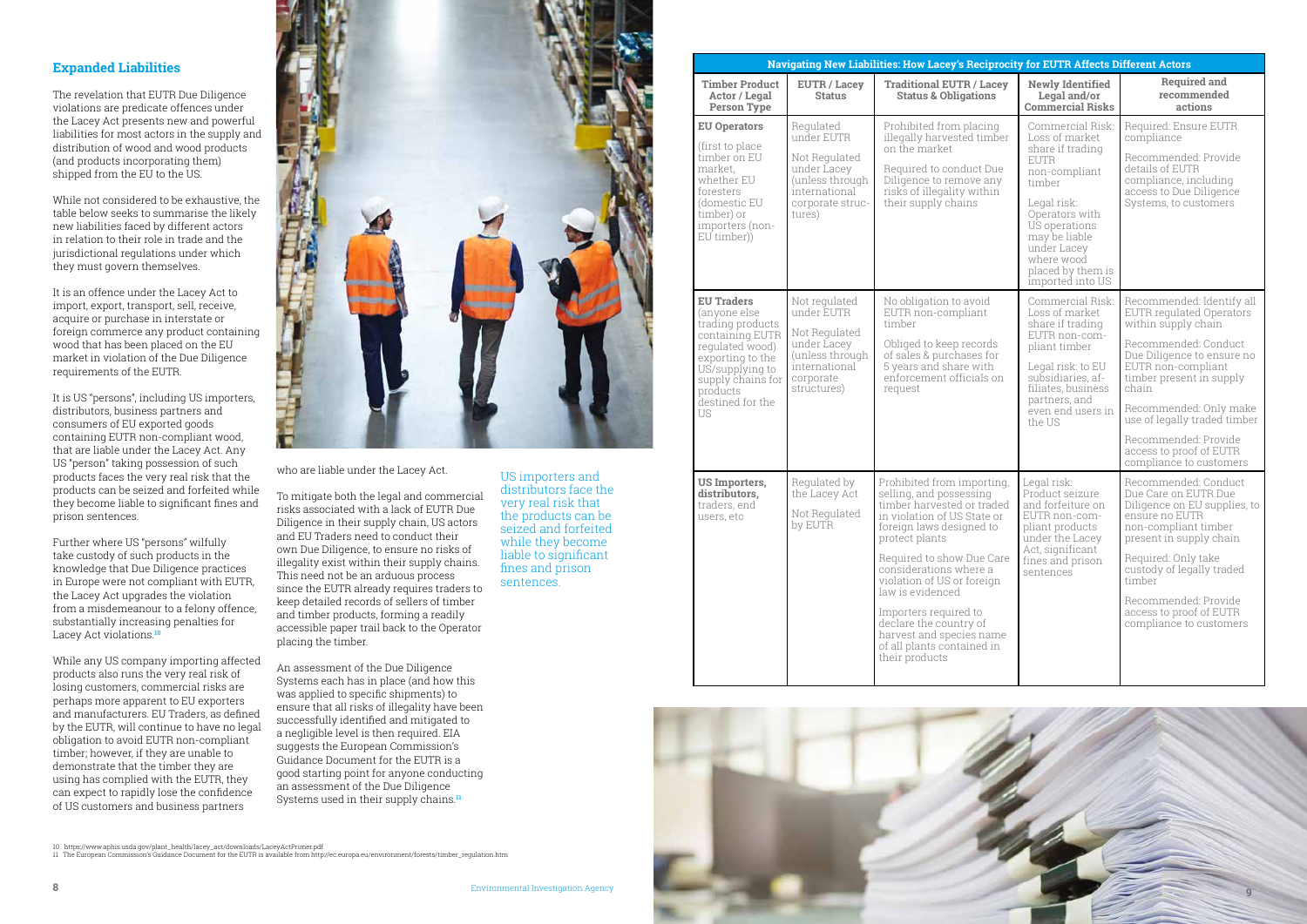#### **The EUTR's need for Lacey Reciprocity**

A combination of weaknesses in the legislation, a lack of resources for EU Competent Authorities, little to no transparency on enforcement and low levels of enforcement by some member states has seen large volumes of noncompliant timber enter, remain on or be traded through the European market during the first five years of the EUTR's existence.

While the past year has seen some definite examples of effective enforcement from and collaboration between EUTR Competent Authorities, including with regards to Myanmar (see below), the EUTR cannot be said to be a reliable measure overall at this stage.

#### **Weaknesses in legislation**

As outlined above, the EUTR's limited product scope and limitation of Due Diligence and prohibition measures to Operators alone conspire to limit sources of demand for credible Due Diligence. When and where this goes wrong, EUTR competent authorities are not mandated to remove from the market timber they have found to be in violation of Article 6 of the EUTR on Due Diligence.

There is also the potential for unscrupulous Operators to circumvent

the EUTR, even if already found to be non-compliant, through the use of proxy companies to conduct the act of first placement.

#### **Weaknesses in enforcement**

While all Member states have now implemented the EUTR through national legislation, infringement procedures were launched by the European Commission against Greece, Hungary, Romania and Spain in 2015 for failure to implement national legislation.**12** Today, the EUTR is still not applied in a consistent manner across the different member states and many Competent Authorities remain under-resourced. Alongside allowing noncompliant timber to enter the EU market, a disparity in enforcement has the potential to give an advantage Operators in member states where the EUTR is enforced, as US actors start to favour those EU markets with lower levels of toxicity.

Burmese teak provides a good example of the uneven playing field faced by Operators in different member states. The EUTR/FLEGT Group of Experts has recently had a strong focus towards this timber and has agreed that, to date and under current conditions, no Operator placing Burmese teak on the market has achieved EUTR compliance**<sup>13</sup>** (see case study below). However, the enforcement response from different national Competent Authorities has been

unacceptably varied. Some member states, such as Denmark and the UK, assessed the Due Diligence being used by every Operator in their country to provide a consistent and level playing field. Others, such as Italy and Spain, completely failed to enforce the legislation, even when receiving Substantiated Concerns from EIA comparable to those already enforced by their EU peers.

This lack of enforcement is not unique to cases related to Burmese teak – Belgium was the subject of legal action by the European Commission in October 2017 for failing to carry out enough checks on wood being placed on the Belgian market in general**14**.

These failures in enforcement have led to a situation where the European market remains flush with EUTR non-compliant timber.

de/wood/news/EIA\_teak\_Myanmar\_Vandecasteele\_56042.html 17 Media coverage about Moody Decking Services Ltd. stated that the company was found to be "EUTR compliant", but failed to mention that Moody Decking are a Trader, and not regulated under the EUTR. All firms known to be supplying Moody Decking with Burmese teak<br>have been found in breach of the EUTR. http://www.boatingbusiness.com/news101/industry-news

#### **Illegal timber still in the EU market**

18 Vandercasteele Hout Import were found to be in breach of the EUTR by the Belgian Competent Authority in May 2017, yet their website claims "Thanks to our focus on the legality of the timber (conform the EUTR regulation), thourough [sic] quality control in Burma, our high<br>quality standards and consistency in quality, we can guarantee our customers conti

A lack of seizure provisions under the EUTR for Due Diligence offences means the EU market is still toxic even after "enforcement has occurred", with noncompliant timber openly offered for sale. For example, EIA submissions to EUTR Competent Authorities have led to numerous Operators being found in breach of the EUTR for their placement of Burmese teak (see cases studies below). Yet these same Operators have since been identified offering the same timber for sale at Metstrade, one of the largest businessto-business selling events for the marine industry in Europe**15**.

ktnf.squarespace.com/new-page/<br>19 Letter to EIA from an end user of Vandercasteele Hout Import, dated 11 January 2018, which stated that "NHG and Vandercasteele have categorically denied any breach of the EUTR in its supply of products". Both companies have been found in breach of the EUTR for the same

This has led to an unjustified sense of confidence in legal wood from Traders, who have perhaps assumed that only legally sourced timber would be available from a large and seemingly reputable event. That their status as Traders insulates them from legal action under the EUTR has led to a situation where

numerous Traders appear to have no Due Diligence in their procurement policies to avoid non-compliant timber.

#### **Opacity in enforcement**

Competent Authorities from different member states display varied levels of enforcement reporting, either through a lack of policies related to publication or privacy obligations under national legislation. This has resulted in a lack of transparency in enforcement (itself a risk indicator under the EUTR). Even for cases submitted by EIA, Freedom of Information requests have been required to compel some Competent Authorities to provide details on the outcomes; some Competent Authorities have refused to provide details of enforcement on cases not initiated by EIA.

> Combined with an absence of seizure powers leaving non-compliant timber on the market, this opacity ensures noncompliant timber is not readily identifiable to traders in the EU market, presenting barriers to anyone attempting to conduct Due Diligence on European supply chains. This raises the risk profile for EU produced goods destined for the US market.

'Trusting the trade' is not always an option for any non-EUTR regulated actors conducting Due Diligence on EUTR compliance, as Operators found to be in breach of the EUTR are not always entirely forthcoming in disclosing this enforcement.

For example, companies reported by EIA and found in violation of EUTR when placing Burmese teak have subsequently made public statements claiming they are compliant**16 17**, have such assertions on their websites**18** and have categorially denied any breach of the EUTR to their customers  $-$  leaving those customers**19** exposed to risks of Lacey Act enforcement.

**La Ley Border, Laos PDR, 2015**

**Top and bottom: Myanmar Timber Enterprise depot at Dagon, Yangon, Myanmar, 2013**

14 https://www.clientearth.org/belgium-facing-legal-action-breaking-illegal-logging-law/

15 https://www.metstrade.com/

16 Vandercasteele Hout Import was found in breach of the EUTR in May 2017, yet released this statement in January 2018 https://www.ihb.

myanmar-teak-case

products referenced.

large volumes of non-compliant timber enter, remain on or have been traded through the European market







<sup>12</sup> http://ec.europa.eu/environment/forests/eutr\_report.htm

<sup>13</sup> http://ec.europa.eu/transparency/regexpert/index.cfm?do=groupDetail.groupDetailDoc&id=35032&no=13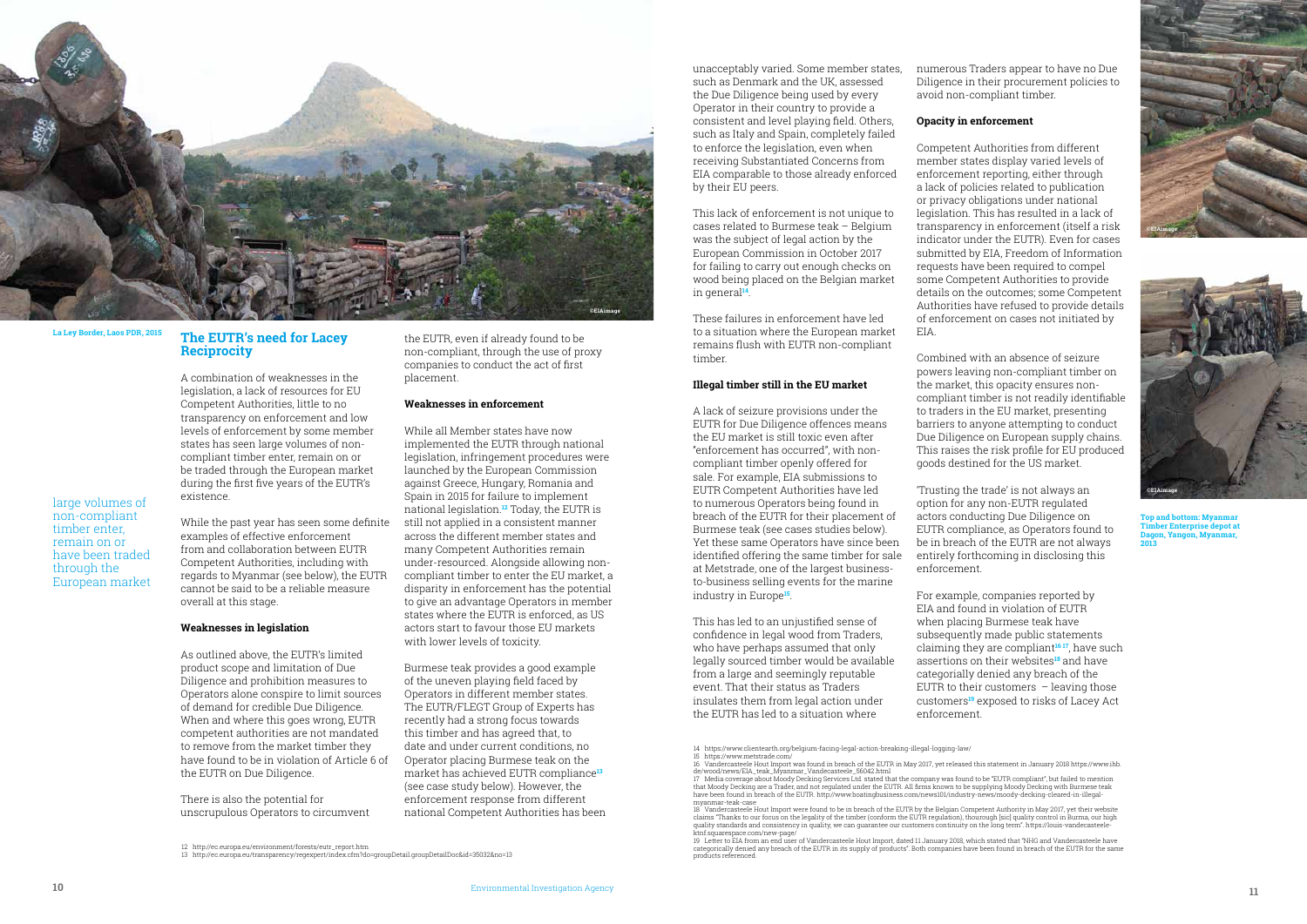The group has repeatedly stated that no information it has assessed relating to Due Diligence for Burmese teak has been able to satisfy EUTR requirements.

"While the CAs reiterated that efforts in Myanmar to move in the right direction are appreciated, it was concluded that, at the moment, none of the assurances that the CAs have received can be relied upon as sufficient for demonstration of compliance with the EUTR Due Diligence obligations**26"**.

#### **Risky Business**

Overharvesting in Myanmar, in excess of the legally proscribed Annual Allowable Cut, has been the norm in recent years. Upon assessing risk related to forest management, NEPCon concluded that "There is a significant risk that forest management practices do not meet the intention of the forest policy and comply with the forest law**27**".

ALARM has compared the aggregate Annual Allowable Cut for the whole of Myanmar with actual extraction, evidencing a continued pattern of excess harvesting. In both 2012-13 and 2013-14, the national AAC for teak was exceeded in Sagaing Division alone**28**.



The chart below refers only to state-sanctioned logging – huge volumes of timber are also illegally logged and smuggled out of Myanmar across the border with China, as documented in EIA's 2015 report Organised Chaos**29**.

Acknowledging the problem, and in an effort to address the massive overharvest, Myanmar enacted a log export ban in March of 2014. In the lead up to the ban, there was a massive timber grab where, in the words of a Spanish teak trader, "Thousands and thousands of logs were cut, sold and exported. Many which should not have been cut**30**" (despite knowing this, this same trader claimed to have gone "each month to Myanmar during those last months and purchased the best teak logs possible"). Today, thousands of these logs remain in stockpiles in countries such as Malaysia, Singapore, China and India, and are still entering the EU market.

In further reaction to the systematic overharvest in Myanmar, a one year logging ban was placed across the country in 2016, and a 10 year ban across the Bago-Yoma mountain range**31**, the 'home of teak'.

#### **Case study: The Superyacht Sector**

able to assess the Due Diligence Systems used by a number of companies. None of those investigated could verify information about their supply chains beyond the point of sale by the Myanmar Timber Enterprise, resulting in fundamental failures in their Due Diligence Systems**24**. However, each still made the decision to place the timber on the EU market in clear breach of the **EUTR** 

#### **Burmese teak use within the EU-US superyacht trade**

The trade in teak from Myanmar is one that spans the world and in which both the EU and US play a significant role. The sectors and supply chains involved are subject to many of the weaknesses in EUTR design and implementation, and the proactive application of timber laws in the US is now required to clean up the US yacht sector, prevent market distortions occurring in Europe and the US and in assisting EU enforcement officials.

Burmese teak is the timber of choice for the decks of Europe's luxury yachts, many of which are exported to the US. However, there are extremely high, unmitigable risks of illegality associated with this timber, which has meant that no Burmese teak placed on the EU market since the EUTR came into force has complied.

Despite the well-publicised nature of these risks, and of enforcement of the EUTR for related breaches, weaknesses in EUTR design and an obsession from the sector to use Burmese teak at any cost have produced a A lack of published information means EIA is not sure high-risk value chain ripe for Lacey enforcement.

While Myanmar is working toward reform within the timber sector and is looking at ways to provide EUTR compliant teak, the sector-wide nature of the EUTR offences related to this timber, and (with a few notable exceptions, such as Italy) the coordinated and consistent enforcement of the EUTR by Competent Authorities, has led to de facto breaches of the Lacey Act occurring as EU-produced yachts containing Burmese teak are exported to the US.

#### **No legal Burmese teak in Europe**

After the EUTR entered into force in March 2013, EIA published an alert of the high risks of illegality for Burmese teak in December 2013**20**. Other organisations, including NEPCon (a recognised EUTR Monitoring Organisation), WWF and the UN Office on Drugs & Crime all also published information related to the high levels of illegality within Myanmar's forestry sector that Governance and Trade (FLEGT) Regulation (E03282) same year**21 22 23**.

> 26 http://ec.europa.eu/transparency/regexpert/index.cfm?do=groupDetail.groupDetailDoc&id=35032&no=13<br>27 Myanmar Forest Sector Legality Analysis, NEPCon, for the European Timber Trade Federation, September 2013, http://doc analysis.html 28 Legally and Illegally Logged out: Extent and Drivers of Deforestation & Forest Degradation in Myanmar Thorsten Treue1, Oliver Springate-Baginski, Kyaw Htun for ALARM, March

- 
- 2016 29 https://eia-international.org/wp-content/uploads/EIA-Organised-Chaos-FINAL-lr1.pdf 30 Teak Solutions, by email to EIA 20 June 2016.
- 
- $31$  https://www.nepcon.org/sourcinghub

In light of massive illegal logging in Myanmar (see Risky Business, on next page) and continued placement of high-risk teak on the EU market, EIA investigators approached numerous EU teak traders in 2016 and were

Without access to any meaningful evidence of compliance with Myanmar's laws, it is impossible for EU Operators to successfully apply Due Diligence systems to Burmese teak originating from Myanmar, yet the timber was still placed on the market.

As a result, EIA submitted 15 EUTR Substantiated Concerns (evidenced complaints) in 2016 and 2017 related to the placement of Burmese teak across Europe. The past 18 months have seen Operators found in breach of the EUTR in at least Sweden, Denmark, Germany, Belgium, the UK and the Netherlands. EIA cases remain under investigation in the Netherlands (2), Spain (1) and Italy (4).

of the total number of Operators found in breach of the EUTR for the placement of Burmese teak. However, EIA is aware of at least 19 Operators found to be in breach by EUTR Competent Authorities. This includes every single Operator placing this timber in both Denmark and the UK. All cases submitted by EIA that have been concluded have found those Operators identified to be in violation of EUTR Due Diligence requirements.

The EUTR/FLEGT Group of Experts, a body comprising every EUTR Competent Authority and the European Commission, has repeatedly concluded in its meetings that no Due Diligence System assessed for the placement of Burmese teak has to date met the requirements of the EUTR and a clear consensus exists within the EUTR enforcement community around the lack of compliance currently possible for this timber.

The Commission Expert Group on EU Timber Regulation and the Forest Law Enforcement, exists to "ensure cooperation between member states Competent Authorities and with the Commission in order to ensure compliance with EUTR (in the spirit of article 12 of the EUTR), and to assist the Commission in ensuring uniform implementation of the EUTR and FLEGT Regulation across the European Union**25**".

Figure 6: Teak – National aggregate AAC and Trees Marked for felling by FD for 2009-2015 Data source: MOECAF 2015 – note no wastage or illegal extraction estimates are shown.



- 
- analysis.html<br>22 Guidance note on sourcing forest products from Myanmar (Burma), WWF, November 2013.<br>23 Transnational Organized Crime in East Asia and the Pacific: A Threat Assessment. United Nations Office on Drugs an
- 
- 



<sup>20</sup> https://eia-international.org/eia-alert-timber-shipments-from-burma-to-the-eu<br>21 Myanmar Forest Sector Legality Analysis, NEPCon, for the European Timber Trade Federation, September 2013, http://docplayer.net/66045944-M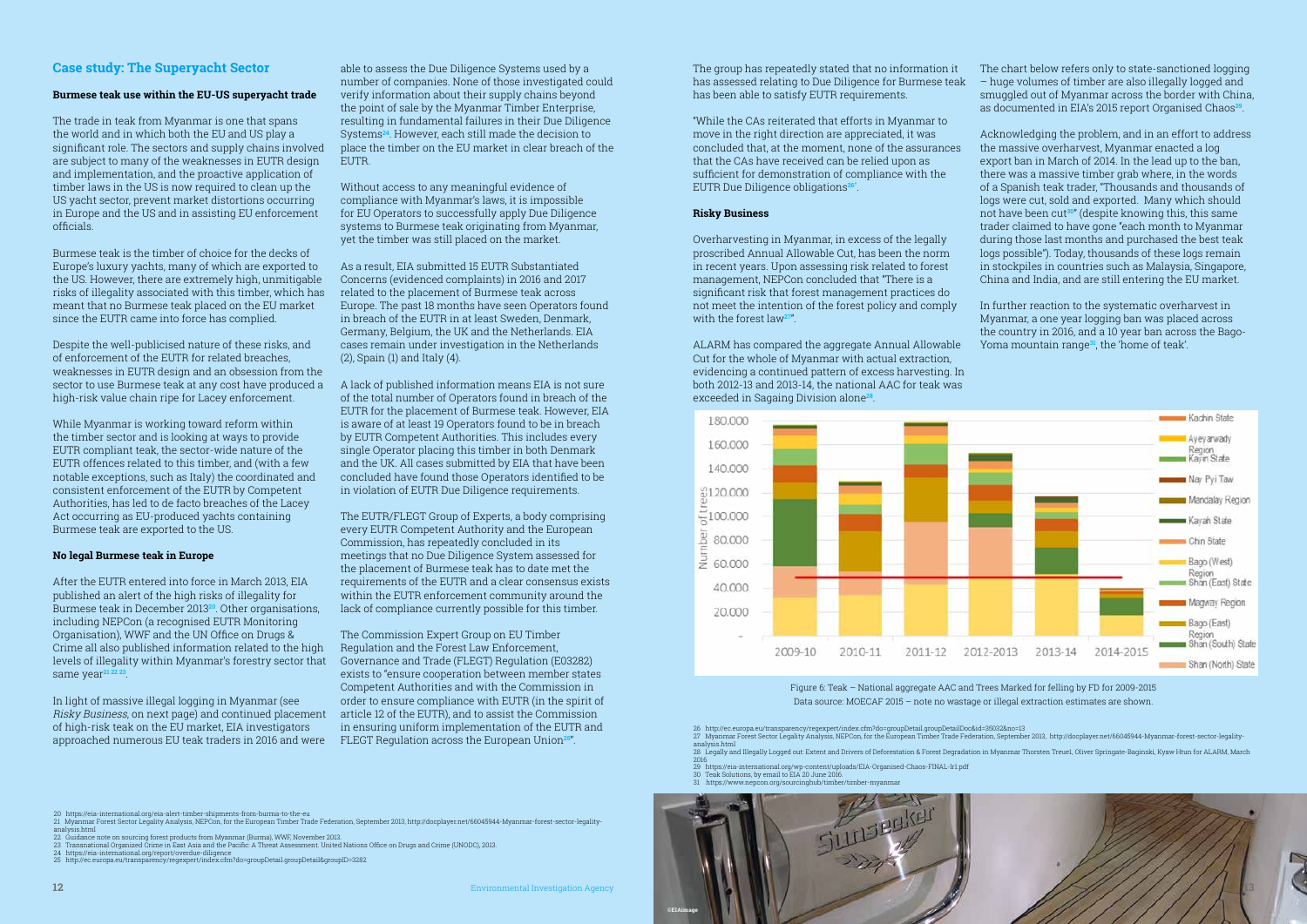#### **Decking Demand**

Despite the clear risks of illegality and the well-publicised breaches of the EUTR by Operators placing Burmese teak on the EU market, demand for this timber in Europe continues to be driven, principally, by the marine sector. Myanmar teak is favoured for applications such as marine grade decking, used for marinas and jetties but particularly in boat construction and refurbishment. Demand in Europe appears to be driven by luxury yacht and superyacht production.

On the understanding that EUTR Competent Authorities have found that no Due Diligence System assessed for Myanmar teak placed on the EU market since March 2013 has complied with the EUTR and that boat builders don't hold huge stocks, it is likely that most decks on European manufactured yachts exported to the US since that time have been made with Myanmar teak placed in violation of the EUTR. Whether or not they are regulated by the EUTR, EU yacht manufacturers using Burmese teak are using EUTR non-compliant timber – rendering the vessels themselves contraband under the Lacey Act.

Lacey Act enforcement on Burmese teak will support much-needed reform in Myanmar, where steps are already being taken, and would send a strong message to major consuming countries where no legislation exists.

Burmese teak certainly possesses extraordinary properties but the demand for this timber cannot justify ignoring

the rule of law. Readily available, legally traded alternatives to Burmese teak decks exist but the mythology of this timber as an indispensable attribute of luxury yachts has been well spun over decades by the industry. Consequently, yacht customers and manufacturers alike usually reject legal and sustainable alternatives to Burmese teak, particularly at the high-end of the market.

Indeed, due to economic sanctions imposed on Myanmar during the tenure of the country's previous military regime, EU and US timber traders supplying the marine and superyacht sectors went out of their ways to maintain ongoing supply of Burmese teak, often through creative and legally questionable circumvention of trade sanctions. To a large degree, that culture of "only the best regardless of the law" remains in place today and, with the lifting of economic sanctions, EU importers of Burmese teak have in turn failed to respect the EUTR and wilfully violated EU law to fulfil the demand of superyacht owners and manufacturers.

#### **Princess and Sunseeker Yachts – Contraband under Lacey**

During research into the Myanmar teak industry in the EU, EIA investigated the supply chains of two of the UK's largest yacht manufacturers, Princess Yachts and Sunseeker Yachts, both of which make use of Burmese teak as decking and export to the US. These companies are symptomatic of the core demand for Burmese teak in Europe and America.

The two companies make use of two British deck producers, Moody Decking Services Ltd, and DH Watts & Sons, which in turn source Burmese teak from NHG Timber (UK) and Vandercasteele Hout Import (Belgium)**32**. Following the submission of Substantiated Concerns by EIA, both suppliers have been found to be in breach of the EUTR by their respective Competent Authorities. EIA has confirmed this with Competent Authorities and provided their responses to email enquiries and FoI requests from EIA to Sunseeker. This followed NHG Timber and Vandercasteele Hout Import's denials of enforcement actions against them.

While EIA considers all Burmese teak placed on the EU market since March 2013 to be contraband under the Lacey Act, EIA believes Sunseeker and Princess are the first cases where enforcement officials in Europe are known to have already investigated and found companies in the supply chains to have placed the teak used in violation of the EUTR.

On the understanding that no Myanmar teak placed on the EU market since 2013 has complied with the EUTR, should any unidentified Operators be supplying these companies, an offence under the Lacey Act will still have occurred if these yachts enter the US. As all Burmese teak entering the Princess and Sunseeker supply chains since the EUTR came into force has been placed on the EU market in contravention of the EUTR  $-$  a law that protects plants  $-$  it is therefore legally contraband under the US Lacey Act.

As Princess and Sunseeker build this teak into their yachts and export them to the US, the American entities that may variably "import, export, transport, sell, receive, acquire or purchase", in interstate or international commerce, Sunseeker or Princess yachts containing wood "sold" [explicitly equated with "placement" under EUTR] in violation of a foreign law protecting plants (the EUTR) immediately violate the Lacey Act.

Information detailing the Princess and Sunseeker supply chains, the breaches of the EUTR that have occurred within these, the hundreds of yachts shipped to the US and the key American distributors for each brand has been forwarded to the relevant authorities in the US. Princess's key distributors include Viking Sports Cruisers and Princess America, while Rick Obey and Associates is Sunseeker Yachts's principle US distributor.

EIA has similarly alerted both Princess and Sunseeker to these liabilities under the Lacey Act, informing them that under the Act's Due Care provisions, knowledge of these liabilities elevates any future repeat Lacey Act offences to felonies under Due Care provisions, which are punishable by five years in prison and a \$250,000 fine (\$500,000 for corporations)**33**.





32 https://news.mongabay.com/2018/01/luxury-british-yacht-makers-vow-to-examine-supply-chains/ 33 https://www.aphis.usda.gov/plant\_health/lacey\_act/downloads/LaceyActPrimer.pdf



the mythology of this timber as an indispensable attribute of luxury yachts has been well spun over decades by the industry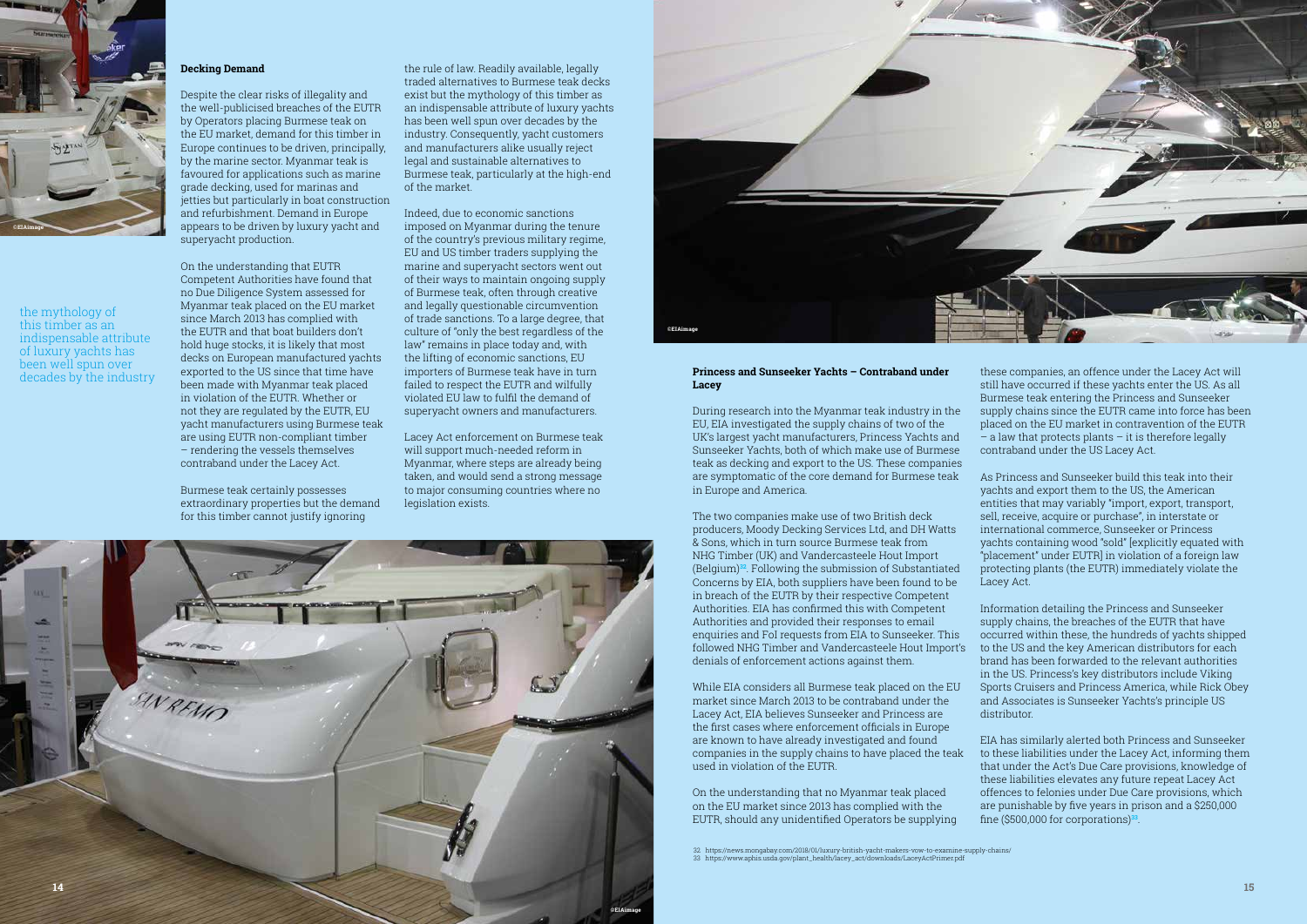#### **Seizing the Opportunity**

Weaknesses in EUTR design and implementation mean it has failed to keep the EU market free of illegal and high-risk timber and failed to prevent the toxicity being exported to the US market.

That the Lacey Act recognises a violation of EUTR Due Diligence requirements as a predicate violation of Lacey provides unprecedented and much-needed opportunities to bring accountability to illegal and high-risk timber that has navigated its way through EUTR enforcement, while simultaneously addressing some of the respective weaknesses in both the EUTR and the Lacey Act.

US and EU enforcement officials and policy-makers should seize these opportunities as a means to strengthen both laws without the need for regulatory change.

A Lacey Act expert from the US Department of Justice has publicly acknowledged the need for risk provisions in the Lacey Act, with "an ideal law including Due Diligence at the front end and Prohibition in support**34"** . With limited enforcement action on high-risk timber (timber not proven to be illegally logged but likely to have been) under Lacey to date, the recognition of EUTR Due Diligence failings as predicate offenses under Lacey provides the US Government with an opportunity to strengthen the exercise of Due Care, at least in relation to imports from Europe.

The very real commercial and legal risks that the relationship between the two laws poses reinforces the need for better Due Diligence by EU Operators; the adoption of Due Diligence by Traders and exporters not currently regulated by the legislation; and introduces the need for EUTR-style Due Diligence in the exercise of Due Care in the US.

US officials can also simultaneously bring accountability to both EU and US traders in EUTR non-compliant timber, while providing real reasons to reform EUTR provisions on product scope, the actors regulated and transparency surrounding enforcement.

For the EU, Lacey enforcement of EUTR non-compliant Due Diligence in US supply chains would dramatically increase the exercise of Due Diligence by all actors in EU supply chains (both regulated Operators and unregulated traders) and help address very real market The EUTR should be further amended to require the distortions that unequal enforcement of EUTR is having in key timber subsectors.

Combined, the application of Lacey to EUTR noncompliant timber imported from the EU would dramatically increase the efficacy and impact of

the core forest conservation policies of both the EU and US at a time when forests' role in climate change mitigation, as well as species biodiversity and Sustainable Development Goals has been widely recognised.

The need for this increased Due Diligence immediately extends the product scope of the EUTR to include the entire value chain for huge swathes of EU-US trade in goods. However, there is a need for cooperation, both to realise the full potential of both pieces of legislation in the fight against illegal logging and to reduce risks to actors in this trade.

> Within the EU, all actors within supply chains for products containing wood destined for the US market are exposed to the risk of losing market share, regardless of whether or not they are regulated by the EUTR, dramatically expanding the de facto reach of the legislation.

Publication of enforcement actions by EUTR Competent Authorities, and the sharing of this information with enforcement officials in the US, is an important step in realising these opportunities, but this also needs to be supported through enforcement action in the US. Only giving the relationship between the EUTR and the Lacey Act 'teeth', through the successful prosecution of offenders, will drive the sector-wide reforms that this relationship has the potential to realise.

#### **Changes to the EUTR**

That EUTR non-compliant timber remains on the market, and that a lack of transparency in enforcement has led to a situation where this timber can be difficult to identify, poses significant risks, both legal and commercial, to all actors downstream of the point of enforcement in the supply chain of products containing wood destined for the US market. While enforcement of the Lacey Act for breaches of the EUTR has the potential to address some of these issues through market demand, changes to the EUTR are required to protect European industry (and its US customer base) from unwittingly purchasing illegal wood that violates Lacey.

Specifically, the EUTR should be amended to compel all member states to publish, in real time, the outcomes of enforcement actions and, where need be, introduce or amend national legislation where existing laws prevent this disclosure. Apart from being contrary to the actual goals of the EUTR, the availability of this timber on the market generates significant risks for EU and US companies operating within a Lacey Act context.

seizure of timber placed on the EU market in violation of its Due Diligence provisions. EIA believes that that the European Commission should coordinate this process in concert with the current process to expand the product scope regulated under EUTR.

#### **Conclusions**

In this report, EIA has detailed the already extant but previously unidentified relationship between the EUTR and the Lacey Act, whereby EUTR offences (Due Diligence or Prohibition) constitute predicate offences under the Lacey Act and products containing non-EUTR-compliant timber exported to the US are contraband under US law.

This reality presents previously unidentified and significant risks and liabilities to a wide range of actors across the EU and US economies; risks compounded by a market containing non-compliant yet hard to identify timber. Risks to US actors are both commercial and legal, with importers, distributors and their customers exposed to product forfeiture and seizures, along with significant fines and prison sentences.

Timber producers, both those in Europe and abroad, will face an increased demand for risk-free timber and sufficient proof of this to allow EU Operators to successfully conduct Due Diligence.

The response from industry to these risks will dictate their effect. Ultimately, all any actor needs do to protect itself and its customers from the dangers EIA has revealed is avoid risks of illegality in its supply chain. Due Diligence within this context need not represent an arduous process – but failure to conduct Due Diligence, or to seek alternative supply where EUTR non-compliance is detected, has very real ramifications.

A combination of weak and unequal enforcement plus flaws in the design of the EUTR has led to Europe remaining flush with timber with high risks of illegality. Recognising Europe's role as a timber producing and processing region in the context of the Lacey Act as a demand side measure has the potential to address some of these failings.

A well-functioning EUTR would reduce the risk to all actors and reduce, if not remove, the need for any enforcement of the Lacey Act for EUTR-related

offences. However, changes to both the EUTR legislation and enforcement culture are required to achieve this. A lack of seizure provisions for Due Diligence offences, and a lack of transparency in enforcement leaves non-compliant timber on the market and makes it hard to identify, even after enforcement has occurred.

The Lacey Act's relationship with the EUTR will also address some of the weaknesses inherent in the Lacey Act itself. The most apparent of these is the introduction of risk mitigation as a legal requirement under the Lacey Act. While the Lacey Act recognises the concept of Due Care, failure to conduct Due Care is not in itself an offence – however, making use of timber or products containing wood where EUTR Due Diligence has not occurred is an offence under the Lacey Act.

The burden of proof under the currently understood application of the Lacey Act is extremely hard to achieve, making enforcement difficult and, as a result, rendering the Act comparatively weak as a disincentive to operators to use high-risk timber. Solidifying the concepts of risk, Due Diligence and risk mitigation to the Lacey Act greatly strengthens its power as a demand side measure designed to eliminate illegal timber trade (at least for supply chains involving Europe).

EIA has already appealed to the relationship between the two laws during the submission of information about breaches of the EUTR in UK-US supply chains to US enforcement officials. It is EIA's expectation that civil society more broadly will begin to look into this relationship to further its own goals, through being able to initiate legal proceedings and market-based approaches to previously untouchable actors.

It is also EIA's hope that the sharing of information between enforcement agencies in the US and the EU will become the norm, with the US checking for imports of products from supply chains subject to EUTR enforcement actions in the EU.

The combination of these outcomes, if seized by governments, dramatically increases the effectiveness of both the EUTR and the Lacey Act as demand side measures in the fight against illegal logging, enhancing both pieces of legislation – and all without the need for any laws to be changed.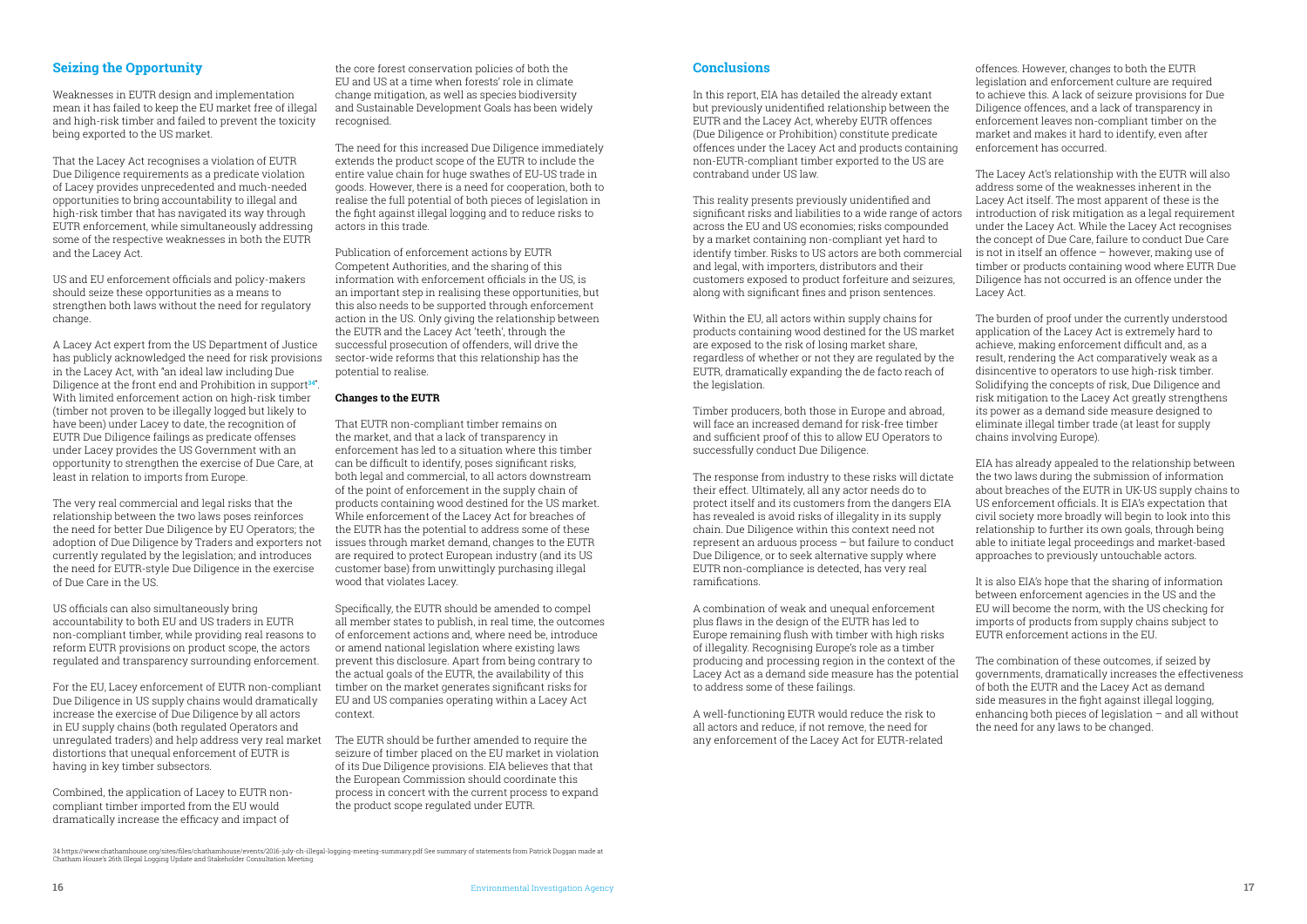

#### **Recommendations**

#### **EUTR-regulated Operators should**

• Conduct full Due Diligence on any timber being placed on the market and, where risks of illegality cannot be mitigated, do not place this timber on the market

• Communicate their concerns to suppliers in producer countries

• Establish procedures to transparently and routinely disclose to their customers evidence of the application of Due Diligence, so as to reassure them their products are not liable under the Lacey Act

• Become willing to share their Due Diligence practices with companies further down the supply chain who may also need to mitigate their liabilities under the Lacey Act

#### **EU Traders/exporters to the US market and American entities:**

• Insist upon viewing and accessing the Due Diligence Systems used by any Operators in their supply chain to help protect yourselves, their distributors and their customers from legal action under the Lacey Act. In the case of EU exporters, this is to help them protect market share and market access, and for US actors who are regulated by the Lacey Act, this is to help prevent legal prosecution for Lacey Act offences

#### **The European Commission should:**

• Coordinate and provide a central space for publication of EUTR enforcement actions by member states

• Work with US officials in processing Lacey Act cases, where required

• Coordinate a process leading to the amendment of EUTR to require seizure of timber placed on the EU market in violation of the Due Diligence provisions, and disclosure of enforcement actions by Member states. Do this in concert with the current process to expand the product scope regulated under EUTR

• Work with US Lacey Act officials to bring EUTR accountability to supply chains stemming from Operators in member states that are not currently enforcing the EUTR, such as Italy and Spain

• Ensure failings in or the absence of EUTR enforcement by some member states does not favour exporters of manufactured goods to the US market form those jurisdictions over and above exporters from member states enforcing the EUTR

• Inform its international trade partners, particularly those involved n FLEGT processes, of the expanded liabilities under the Lacey Act that exist

#### **EUTR Competent Authorities should:**

• Seek amendments to national EUTR implementing laws where disclosure of enforcement actions is not currently mandated

#### **EU Member States should:**

• Where applicable, amend national legislation to allow for the publication of EUTR enforcement actions

• Support moves to strengthen mandates for seizure of timber in violation of EUTR Due Diligence provisions

• Increase budgets and resources for EUTR enforcement, and mandate better inter-EU coordination of enforcement actions

• Publish all enforcement actions taken under the EUTR in real time, in partnership with the EC • Update its communications to include information and advice on EUTR-linked predicate offences under the Lacey Act

#### **The EU boat building industry:**

• Make use of readily available, legally sourced alternatives to Burmese teak until such time as EUTR compliant Burmese teak is available, and communicate reasons why to suppliers

• Ensure all boatyards are aware of their liabilities under the Lacey Act or the liabilities of their US customers

• Push trade federations to serve industry's interests by understanding the new liabilities that Lacey Act presents to EU exporters of yachts

#### **The US Government should:**

• Alert key US trade and consumer federations of the legal risks associated with EUTR non-compliant timber entering the USA

• Work with EU Member states, the EC, NGOs and other relevant actors working to bring legal accountability to illegal timber in EU and US markets

#### **Governments of Timber Producing Countries Supplying the EU should:**

• Understand the new Lacey Act / EUTR liabilities and ensure timber producers and exporters are aware of them

• Ensure systems are developed and maintained that enable EU Operators to comply with EUTR Due Diligence requirements

• Consider taking advantage of FLEGT Voluntary Partnership processes to assist in the maintenance of EU and US market access in lieu of EUTR

• Undertake governance reforms that effectively reduce illegal logging, increase domestic enforcement, and decrease risks for EU and US operators

#### **Civil Society Organisations should:**

• Take advantage of the newly realised scope for increased law enforcement against illegal timber through the submission of complaints, lobbying of EU and US officials to enforce the provisions available to them and strengthening the EUTR's seizure and disclosure provisions.